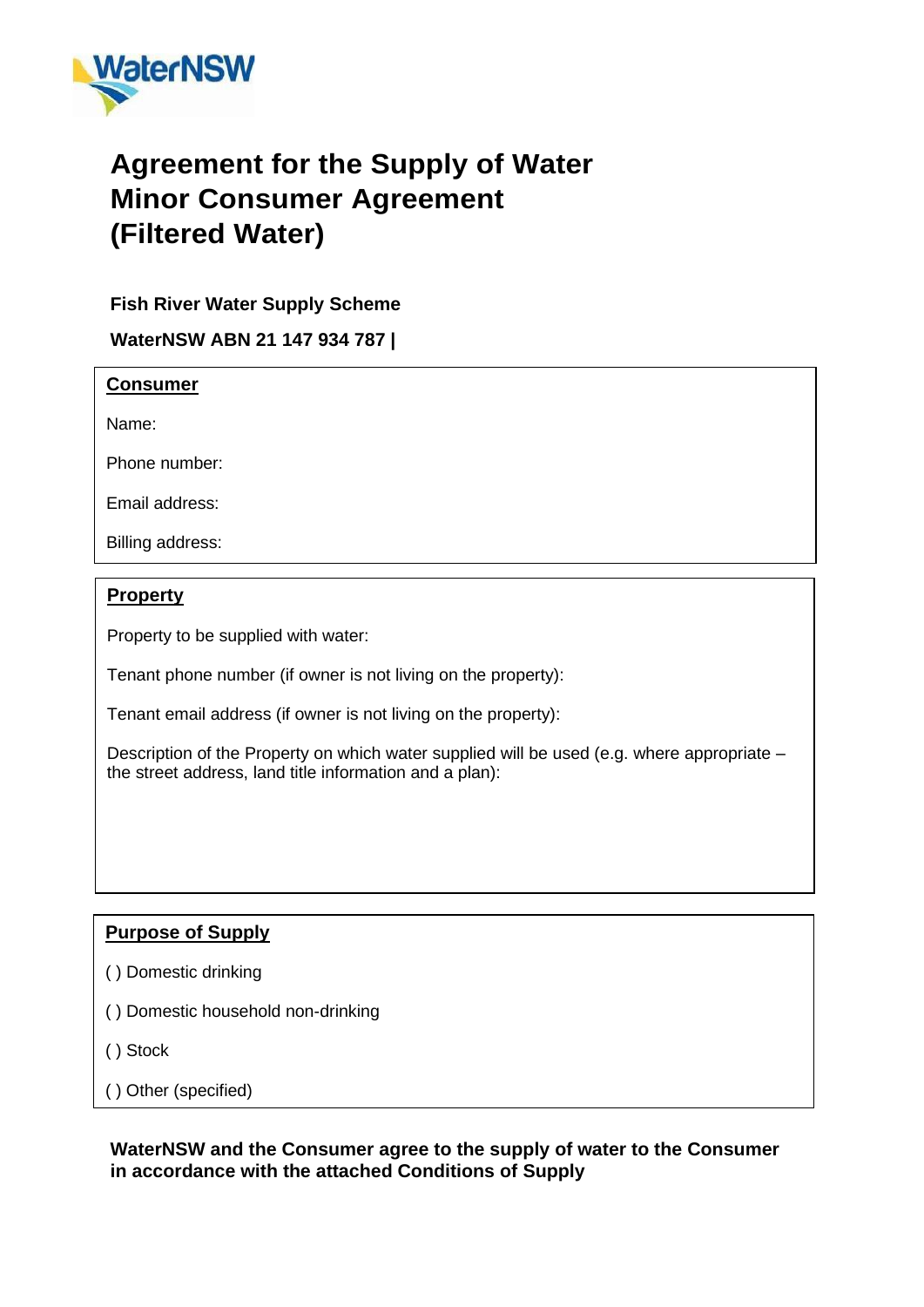

| <b>Clause Number</b>                                | <b>Heading</b>                                            | Page           |
|-----------------------------------------------------|-----------------------------------------------------------|----------------|
| 1                                                   | <b>Definitions</b>                                        | $\mathbf{2}$   |
| $\mathbf{2}$                                        | <b>Commencement Date</b>                                  | $\mathbf{2}$   |
| 3                                                   | <b>New Agreement</b>                                      | 3              |
| 4                                                   | <b>Point of Supply</b>                                    |                |
| 5                                                   | <b>Meters and Valves</b>                                  | 3              |
| 6                                                   | <b>Consumer Responsible Downstream of Point of Supply</b> |                |
| 7                                                   | <b>Entry for Inspection</b>                               | 4              |
| 8                                                   | <b>Use of Water</b>                                       | 4              |
| 9                                                   | <b>Water Quality</b>                                      | 4              |
| 10                                                  | <b>Public Liability</b>                                   | 4              |
| 11                                                  | <b>Restrictions</b>                                       | 4              |
| 13                                                  | <b>Interruptions to Supply</b>                            | 5              |
| 14                                                  | <b>Sole Use by Consumer</b>                               | 5              |
| 15                                                  | <b>Charges for Water</b>                                  | 5              |
| 16                                                  | <b>Variation of Charges</b>                               | 6              |
| 17                                                  | <b>Notice of Payment</b>                                  | 6              |
| 18                                                  | <b>Payment of Accounts</b>                                | 6              |
| 19                                                  | <b>Transfer of Premises</b>                               | 6              |
| 20                                                  | <b>Disconnection and Reconnection</b>                     | 6              |
| 21                                                  | <b>Termination of Agreement</b>                           | $\overline{7}$ |
| 22                                                  | <b>Complaints or Disputes</b>                             | 7              |
| 23                                                  | <b>Privacy</b>                                            | 7              |
| 24                                                  | <b>Public Disclosure</b>                                  | 8              |
| 25                                                  | <b>Governing Law</b>                                      | 9              |
| <b>Schedule 1 - Fish River Water Scheme Charges</b> |                                                           |                |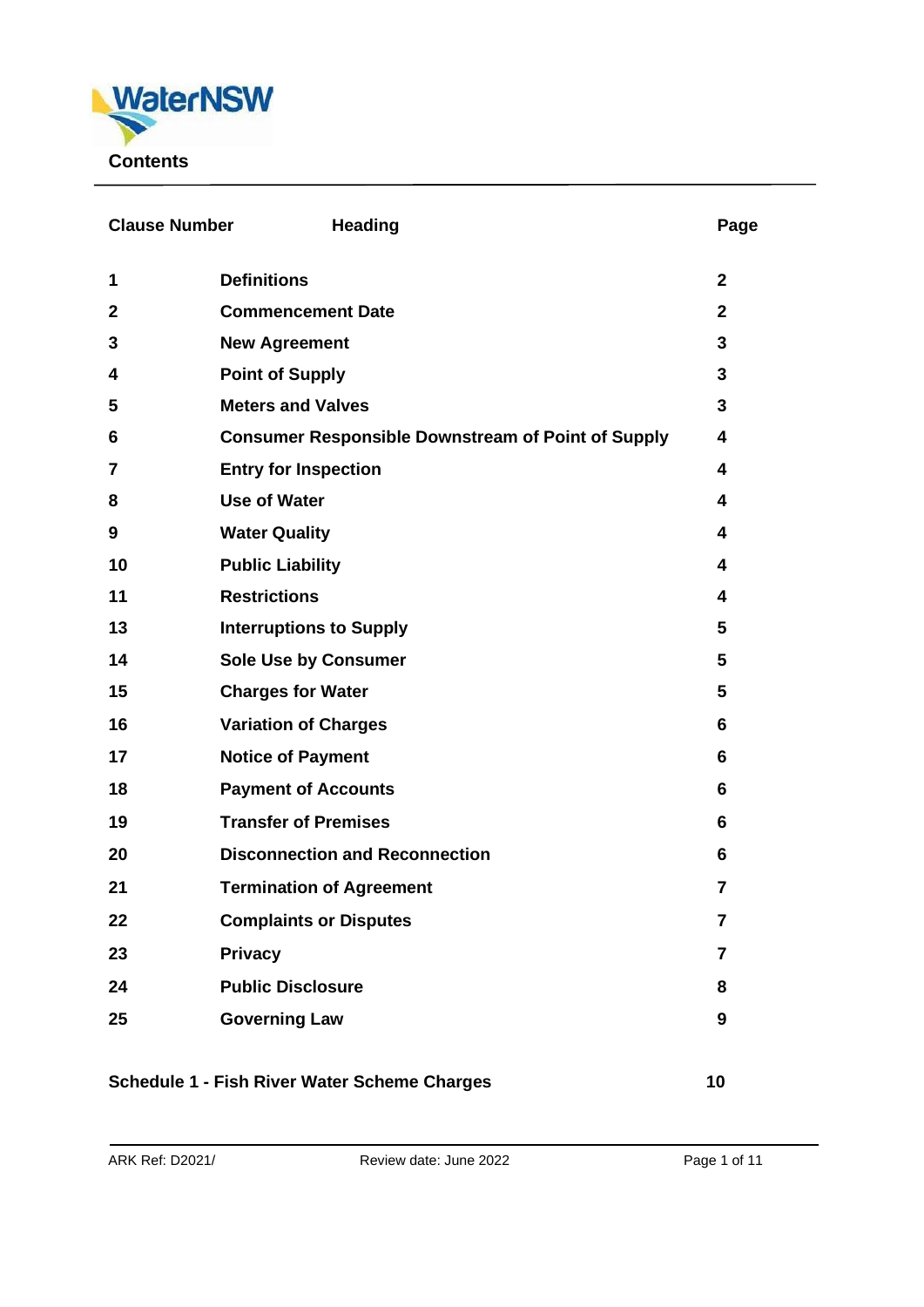

### **Date** 202

### **Parties**

**Consumer** is that Party named in **Definitions** ("**Consumer**")

**Water NSW** (ABN 21 147 934 787) of Level 14, 169 Macquarie Street Parramatta NSW 2150 ("**WaterNSW**")

(each of the Consumer and WaterNSW are a 'party' and together they are the 'parties')

## **Forward**

WaterNSW is a State-Owned Corporation established under section 4 of the Water NSW Act 2014 (NSW) which operates under an Operating Licence issued and monitored by the Independent Pricing and Regulatory Tribunal (IPART).

A function of WaterNSW is to supply water to other persons and bodies, but under terms and conditions that prevent the person or body concerned from supplying water for consumption by others within the State of NSW unless the person or body is authorised to do so by or under an Act.

It is a requirement of WaterNSW's Operating Licence that it must establish and maintain agreements with each of its customers to whom it supplies water, which agreements set out the terms and conditions for the supply of water. WaterNSW is only able to supply water to customers in accordance with the terms and conditions of a Customer Supply Agreement.

The Consumer has requested that WaterNSW supply water to them. In compliance with section 20 of the Water NSW Act 2014 (NSW) and part 6.1 of the Operating Licence WaterNSW has agreed to supply water to the Consumer in accordance with the terms and conditions of this Agreement.

## **Operative provisions**

### **1. Definitions**

In this document:

**"Agreement"** means this agreement and includes any Schedules or Annexures forming part of and attached to this Agreement.

**"Consumer"** means a person as defined in the Interpretation Act 1987 (NSW) at the Property as defined on page one of this Agreement.

**"Determined Prices"** means the prices as determined from time to time by the Independent Pricing and Regulatory Tribunal.

**"Plumbing Code of Australia"** means the National Plumbing Code of Australia as produced by the Australian Building Code Board.

**"Point of Supply"** means the location referred to in **Clause 4** being immediately downstream of a WaterNSW meter.

**"Property"** means the land supplied with water under this Agreement being the land at which the water will be used and identified on page one of this Agreement.

**"WaterNSW Water Quality Management System"** means the system developed by WaterNSW to manage the quality of water from source to consumer based on the recommendation of the Australian Drinking Water Guidelines (2011) (as amended from time to time).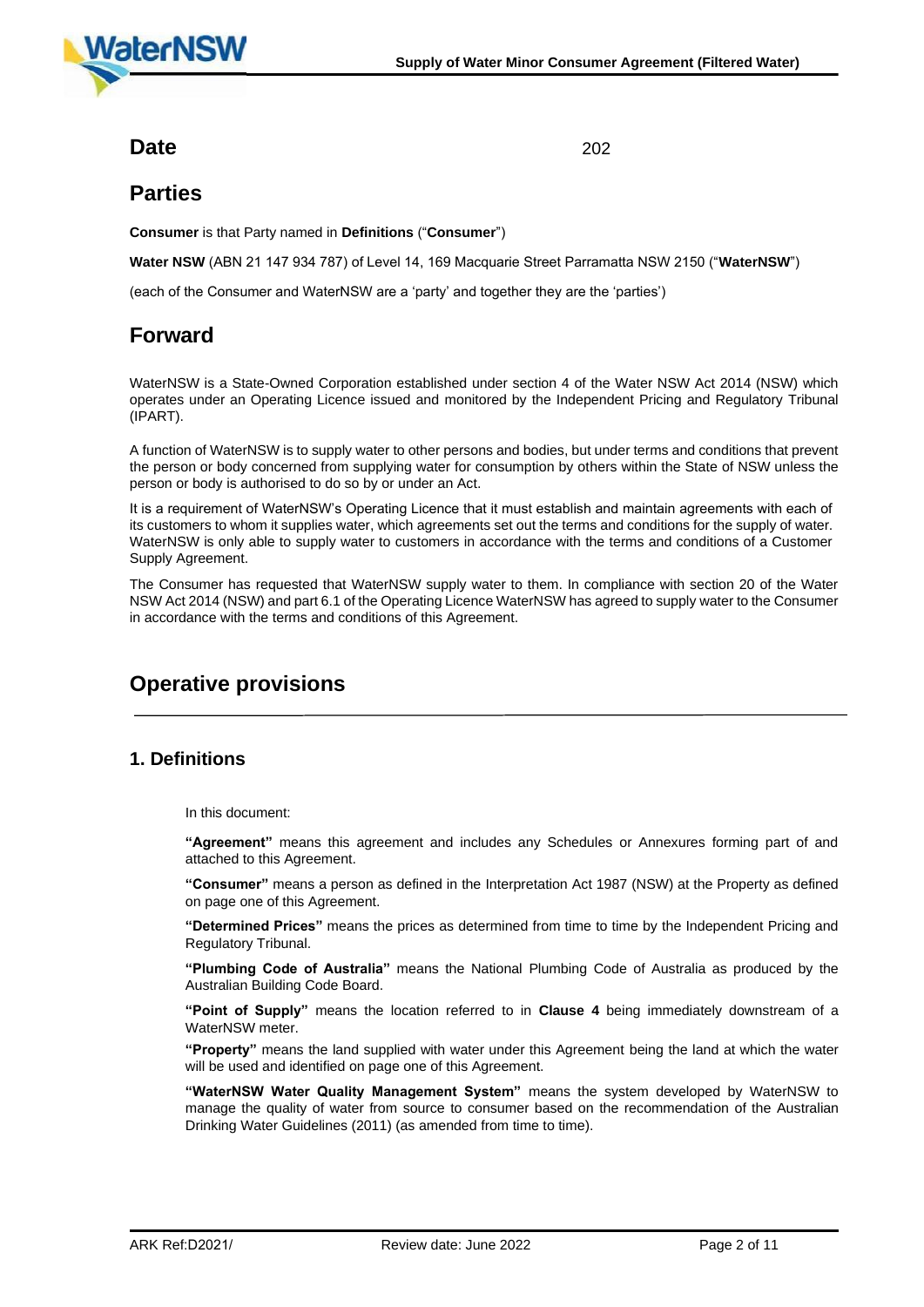

#### **2. Commencement Date**

This Agreement will commence on the date WaterNSW receives this Agreement signed by the Consumer.

#### **3. New Agreement**

Upon the commencement of this Agreement any previous Agreement for the supply of water to the Property between WaterNSW and the Consumer is terminated and is replaced by this Agreement, except as to any outstanding monies or accrued rights.

### **4. Point of Supply**

WaterNSW will provide and the Consumer will take (subject to these clauses) a supply of water at a point selected by WaterNSW adjacent to one of its main pipelines.

#### **5. Meters and Valves**

(a) WaterNSW will install and maintain, between its main and the Point of Supply, a meter to record the amount of water taken by the Consumer.

WaterNSW may also install and maintain such pipes, strainers, pressure-reducing valves, pressure-relief valves or valve chambers and backflow prevention devices as WaterNSW may deem necessary between its main and the Point of Supply.

Any equipment installed by WaterNSW will remain the property of WaterNSW.

- (b) The cost of equipment and of installing equipment referred to in Clause 5(a) including, if necessary, tapping the main will be paid by the Consumer.
- (c) The Consumer will pay WaterNSW the cost of repair or replacement of the meter and/or any of the equipment installed between the main and the Point of Supply following damage or failure due to any cause other than mechanical breakdown.
- (d) If the meter registers inaccurately or fails to register, WaterNSW may estimate the quantity of water supplied to the Consumer in the period of that inaccuracy or failure and that estimate will be used to calculate or adjust any amount payable under Clause 15 below.
- (e) A Consumer may request a meter test. The Consumer will pay WaterNSW a 'meter test fee' (as advised by WaterNSW) if the test shows that the meter is reading within three percent of the true flow.

#### **6. Consumer Responsible Downstream of Point of Supply**

- (a) The Consumer is:
	- (i) responsible for connection to the Point of Supply and any plumbing downstream thereof; and
	- (ii) liable for all the costs arising in relation to that connection.
- (b) The Consumer's plumbing must comply Plumbing Code of Australia.
- (c) The Consumer must notify WaterNSW of any leakage of water supplied under this Agreement whether before the Point of Supply or after that point as soon as possible after becoming aware of the leak.
- (d) The Consumer must notify WaterNSW of any connection of the water supply to a rainwater tank or other storage.

*(Note: It is vital when the supply is connected to storage that a backflow prevention device is in place in order to prevent potential contamination of the treated water supply. This requirement reflects the Plumbing Code of Australia and a failure to comply with this Code is an offence under the Water Management (General) Regulation 2018 (NSW)).*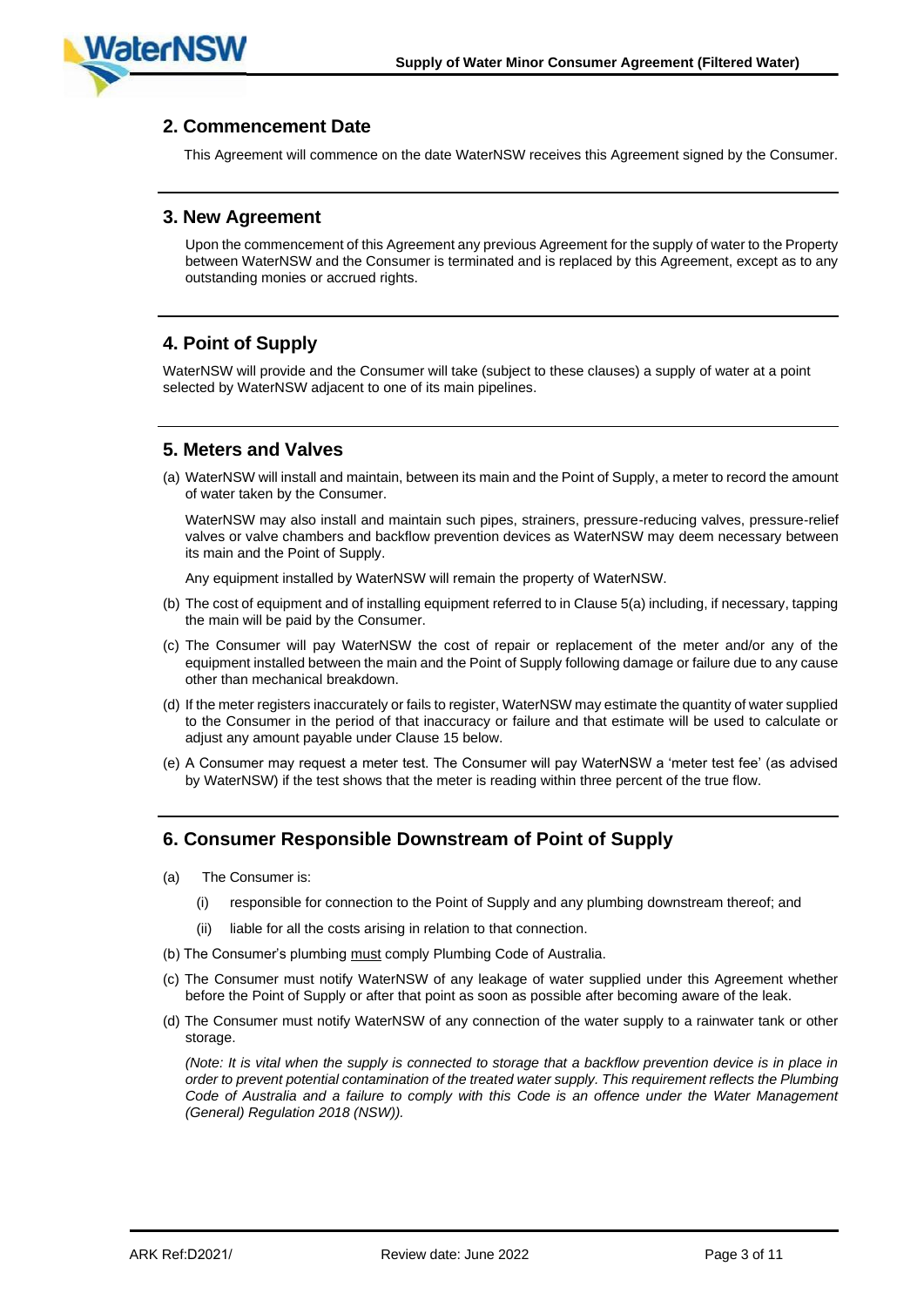

#### **Supply of Water in the Fish River Scheme**

- (e) The Consumer acknowledges and agrees that the **Water Management (General) Regulation 2018 (NSW)** creates a number of offences which are relevant to the supply of water in the Fish River Water Supply Scheme, including it is an offence for:
	- a person (including the Consumer) to:
		- A. cause or allow a plumbing fitting to be used; or
		- B. cause or allow a plumbing fitting to be out of repair; or
		- C. cause or allow anything else to be done,
			- so as to waste water supplied by WaterNSW;
	- (ii) an occupier or owner of land to fail to protect a meter or meter fittings that is/are connected to or form part of a water supply service pipe for the land; and
	- (iii) an owner of land to not ensure that:
		- the installation of any water service, and the connection of any such water service to the water supply authority's system, are done by the holder of a plumbing permit, and
		- B. any such water service complies with Plumbing Code of Australia and is kept in good order and clause and free from blockages or leakages.

#### **7. Entry for Inspection**

- (a) WaterNSW may by its employees and agents enter the Consumer's Property at any time and there exercise any functions which WaterNSW may reasonably consider necessary or expedient in connection with the water supply including reading a meter.
- (b) The Consumer will ensure safe access within the Consumer's Property to and from the location of the Point of Supply or Consumer's works for the entry and exercise of functions of WaterNSW employees and agents.

#### **8. Use of Water**

(a) Water supplied under this Agreement may be used only for domestic and stock purposes unless otherwise approved in writing by WaterNSW.

(b) Water supplied is not to be wasted.

#### **9. Water Quality**

(a) The water supplied under this Agreement at the Point of Supply is treated to meet drinking water standards in relation to microbial, physical and chemical, and radiological characteristics, as per the Australian Drinking Water Guidelines 2011 (as amended) and is managed in accordance with WaterNSW Water Quality Management System. WaterNSW monitors system performance and undertakes drinking water quality monitoring in the Fish River System as per WaterNSW Water Quality Management System and reports to NSW Health on system performance.

#### **10. Public Liability**

(a) The Consumer is responsible to ensure that water supplied by WaterNSW is used in accordance with Clauses 8 and 9.

(b) The Consumer indemnifies WaterNSW against any claims resulting from failure to protect third parties from unapproved use of the water.

#### **11. Exclusion of Crown Liability**

(a) Nothing in this Agreement affects the operation of Sections 397, 398, and Part 2 of Chapter 6 of the Water Management Act, 2000 (NSW) and section 113 of the Water NSW Act 2014 (NSW) and it is intended that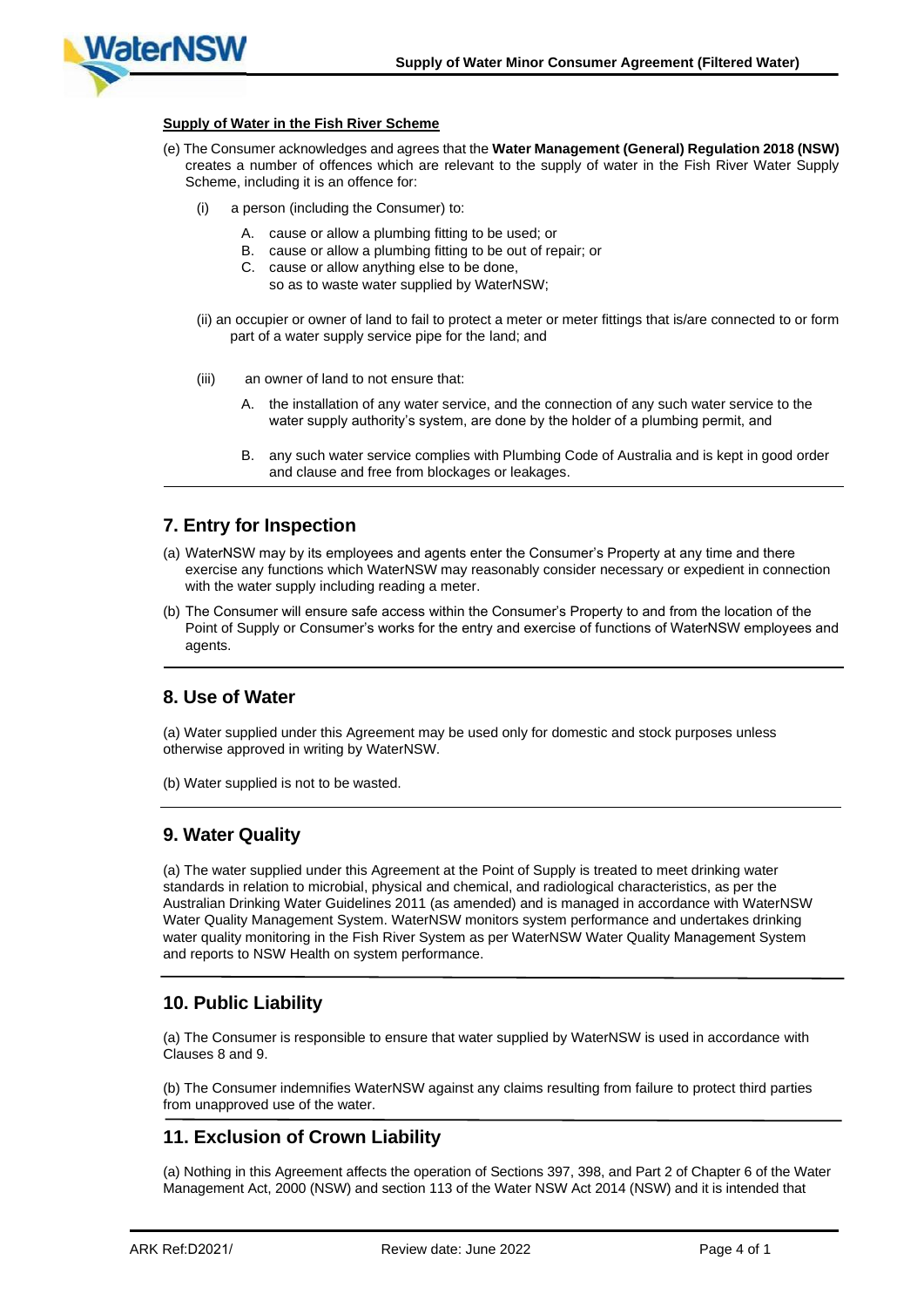

if there is any conflict between a clause of this Agreement and any provision of the Water Management Act 2000 (NSW) or the Water NSW Act 2014 (NSW), then the relevant legislative provision will apply.

#### **12. Restrictions**

(a) WaterNSW may from time-to-time, by notice served on the Consumer or published in a newspaper circulating in the local government area of the Consumer's Property, require the Consumer to restrict or discontinue the taking of water for such period as may be specified.

(b) WaterNSW will not be responsible for any resulting losses or costs or for damage to equipment, materials, products or property caused by any restriction or discontinuance of the supply.

#### **13. Interruptions to Supply**

(a) At the discretion of the Minister or the Government WaterNSW may interrupt or limit the supply of water and place conditions on its use. The Consumer agrees to comply with the amended conditions of supply.

(b) Supply to the Consumer may be interrupted at any time. When possible, WaterNSW will give notice of interruptions to the supply (by radio or other means as determined by WaterNSW).

(c) WaterNSW will not be responsible for any damage to equipment, materials, products or property caused by an interruption to the supply.

*(Note: WaterNSW advises that if the Consumer requires a continuous supply of water then the Consumer should install a water tank adequate to avoid difficulties due to supply interruptions. Such a tank should be located on the Consumer's Property and outside the boundaries of WaterNSW easements and located so that it can fill under mains pressure. The tank will have to meet Plumbing Code of Australia concerning installation and connection to the main.)*

#### **14. Sole Use by Consumer**

The Consumer will not, without WaterNSW's prior consent in writing, sell the water supplied under this Agreement or permit use of supplied water by another person except for the ordinary uses of the Consumer approved by this Agreement in accordance with clauses 8 and 9.

### **15. Charges for Water**

(a) The Consumer must pay the following charges to WaterNSW for the supply:

(i) a minimum annual payment, **payable in advance**

- being the product of the 'minimum annual quantity' and the 'unit charge for water' as the Determined Prices; and

(ii) an excess water charge

- being the product of the 'unit charge for water', and the quantity of water taken in excess of the 'minimum annual quantity'; calculated in regard to a year 1 July to the following 30 June (a "water year").

(b) Payment of the charges is to be made following service of an invoice (as per Clause 18)

**PROVIDED THAT** where this Agreement is in force for part only of a water year, or where there is a variation (in accordance with Clause 16 in one or both of the *'minimum annual quantity'* or the *'unit charge for water*)*'*, WaterNSW will calculate an adjustment on a pro-rata basis and will determine the amount payable by or refundable to the Consumer, as the case may be.

The Determined Prices as at 1 October 2021 are set out in Schedule 1. The Determined Price is updated on 1 July every year. The current Determined Price is available on the WaterNSW website at <https://www.waternsw.com.au/customer-service/ordering-trading-and-pricing/pricing.>

(c) The method of calculating charges described in sub-clause (a) may be varied by a determination of an independent pricing regulator.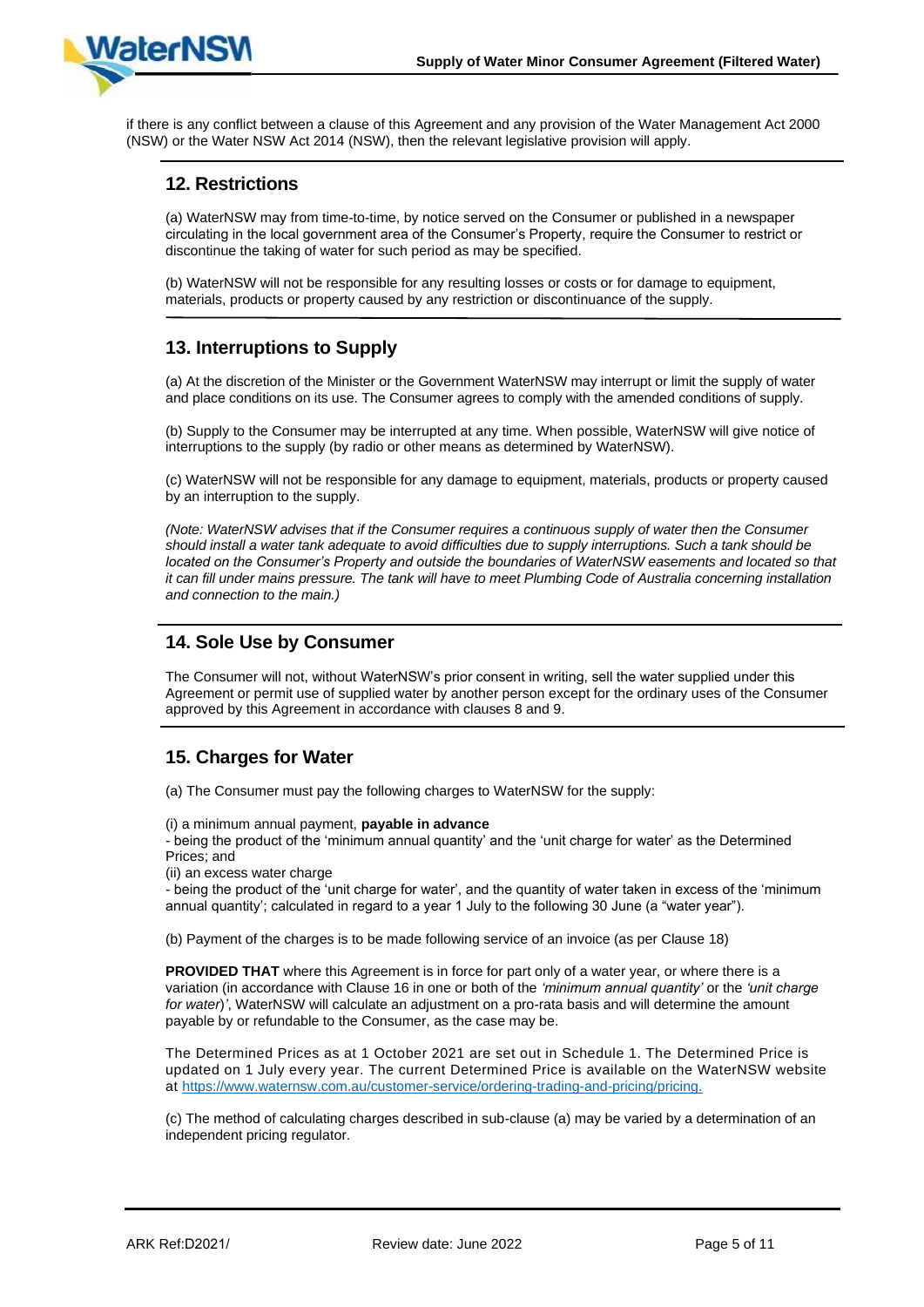

(d) WaterNSW may charge the Consumer interest on an overdue account balance at the rate determined by IPART.

*(Notes:*

- • *The method for calculating charges and the rates to be charged are determined by an independent pricing regulator, currently the Independent Pricing and Regulatory Tribunal which may be replaced by the Australian Competition and Consumer Commission.*
- *Invoices may be issued by WaterNSW annually or otherwise at the discretion of WaterNSW.)*

#### **16. Variation of Charges**

WaterNSW may vary charges (in accordance with Clause 15) from time-to-time after giving one month's notice to the Consumer.

#### **17. Notice of Payment**

- (a) Payment, notice or communication to be made or given by the **Consumer to WaterNSW**, are to be made or given as follows:
	- (i) Payments (other than through Australia Post or BPay) are to be by cheque or money order forwarded to WaterNSW, PO BOX 1018 Dubbo NSW 2830; and
	- (ii) Other notices or communications are to be forwarded to WaterNSW, PO Box 1018 Dubbo NSW 2830
- (b) Any notice, invoice or communication by **WaterNSW to the Consumer**, other than any which this Agreement permits to be published in a newspaper, will be deemed to have been received by the Consumer:
	- (i) if sent by post to the last place of abode or business of the Consumer known by WaterNSW, on the third business day after posting by WaterNSW; or
	- (ii) if hand delivered to the last place of abode or business of the Consumer known by WaterNSW, on the day of delivery.

#### **18. Payment of Accounts**

#### **18.1 Payment Terms**

The Consumer must pay WaterNSW all amounts payable (whether charges for the supply or for specific charges referred to in this Agreement) **within 30 days** of an invoice being delivered.

#### **18.2 Financial Hardship**

If the Consumer cannot pay their invoice, WaterNSW has a number of options available to them, please contact WaterNSW by:

- (a) calling 1300 662 077 or emailing at [Customer.Helpdesk@waternsw.com.](mailto:Customer.Helpdesk@waternsw.com) au; or
- (b) writing to: WaterNSW, PO Box 1018, Dubbo NSW 2830.

Details of how WaterNSW can assist you can be found at [https://www.waternsw.com.au/customer](https://www.waternsw.com.au/customer-service/service-and-help/my-account)[service/service-and-help/my-account.](https://www.waternsw.com.au/customer-service/service-and-help/my-account) A copy of WaterNSW Debt Management Code of Practice can also be found there

#### **19. Transfer of Property**

(a) Subject to clauses 19(b) to 19(d), the Consumer is not permitted to assign or novate any of its rights or obligations under this Agreement to a third party which would include but not be limited to an incoming purchase of the Property.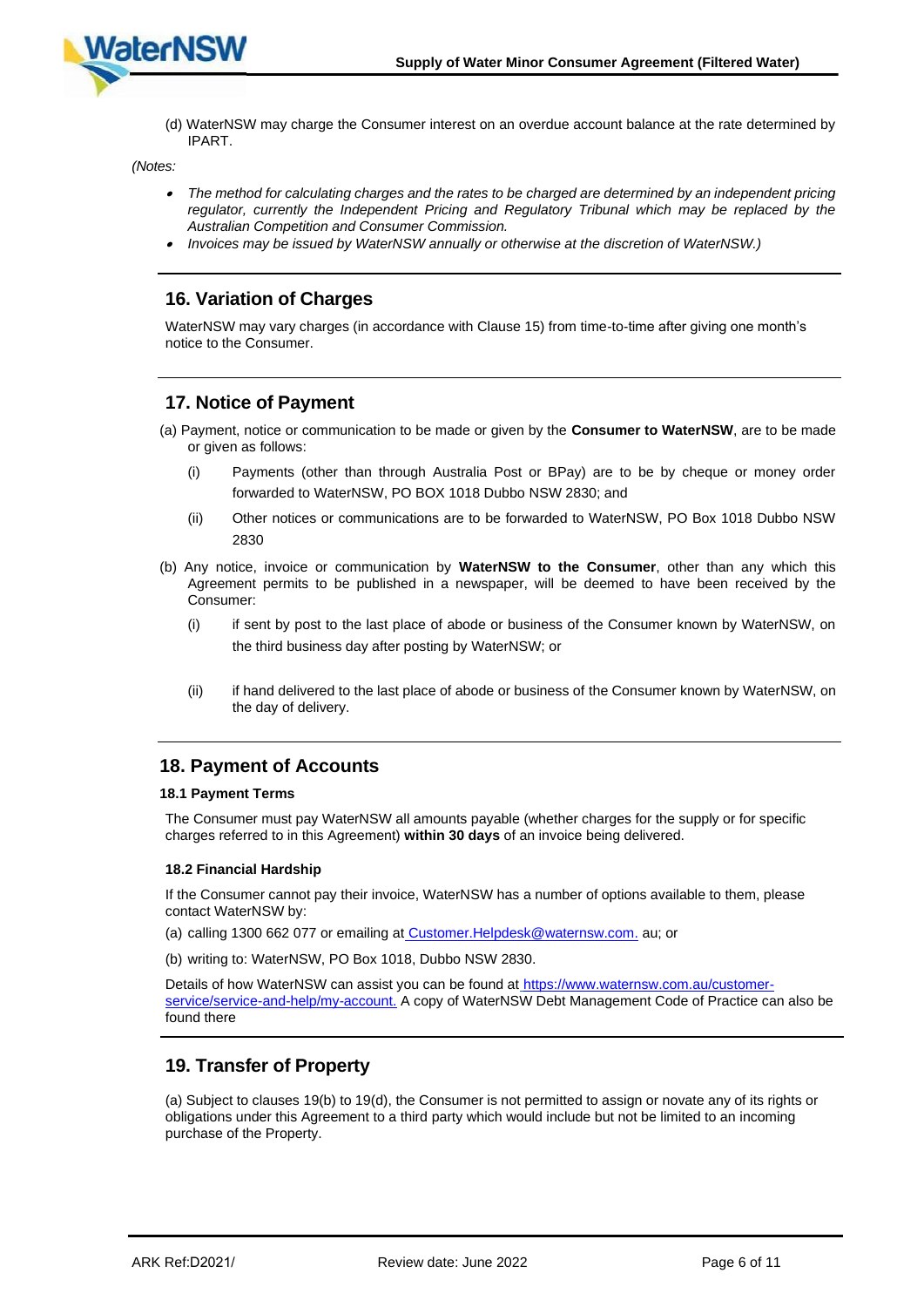

- (b) If the Property is to be transferred by the Consumer, **not less than 14 days prior notice** must be given in writing to WaterNSW of the intended transfer, the name and address of the proposed transferee and the proposed date of transfer.
- (c) This Agreement will continue to operate until:
	- WaterNSW is advised of the transfer of the Property; and
	- (ii) all monies due to WaterNSW under this Agreement have been paid.

#### **The Consumer is liable for all monies owing under this Agreement while this Agreement continues.**

*(Note: Upon notification to WaterNSW of a transfer, WaterNSW will read the meter and determine the amount due to WaterNSW under this Agreement and will issue an invoice to the Consumer.)*

(d) If the Consumer fails to advise WaterNSW of the transfer of the Property and WaterNSW subsequently is satisfied that a transfer has taken place, WaterNSW reserves the right to make a new agreement with the transferee. In such event, this Agreement will continue but only with respect to any continuing obligations to pay monies under this Agreement to WaterNSW.

#### **20. Disconnection and Reconnection**

- (a) WaterNSW may (without prejudice to any accrued right) disconnect the supply if the Consumer commits a breach of any of these clauses.
- (b) Grounds for disconnection include but are not limited to:
	- (i) the Consumer's connection and plumbing not being compliant with the Plumbing Code of Australia;
	- (ii) failure to advise WaterNSW of connection of the Consumer's supply to a water storage;
	- (iii) the unauthorised use of the water:
	- (iv) tampering with the water meter;
	- (v) supplying water to third parties; and
	- (vi) non-payment of invoices.
- (c) A 'disconnection fee' (refer Determined Prices) is payable by the Consumer whenever a disconnection occurs.
- (d) The Consumer must pay a reconnection fee, (as advised by WaterNSW) to WaterNSW for restoration of the supply following disconnection. Reconnection will occur as soon as possible after WaterNSW is satisfied that there is no unresolved breach of any clause of this Agreement including the requirement for payment of invoices.

#### **21. Termination of Agreement**

#### **21.1 By the Consumer**

The Agreement may be terminated by the Consumer giving WaterNSW not less than 14 days' notice in writing of a wish to terminate. Termination will occur on an agreed date or else upon payment of any monies due to WaterNSW from the Consumer.

#### **21.2 By WaterNSW**

- (a) WaterNSW may:
	- (i) suspend or terminate this Agreement; or
	- (ii) suspend, withdraw or vary all or any of these clauses,
	- by giving to the Consumer not less than 1 months' notice in writing.
- (b) Suspension under this clause does not apply to Clause 15. The obligation to pay charges under Clause 15 continues notwithstanding suspension unless otherwise agreed by WaterNSW.

#### **The Consumer is totally liable for all monies owing under this Agreement while this Agreement continues.**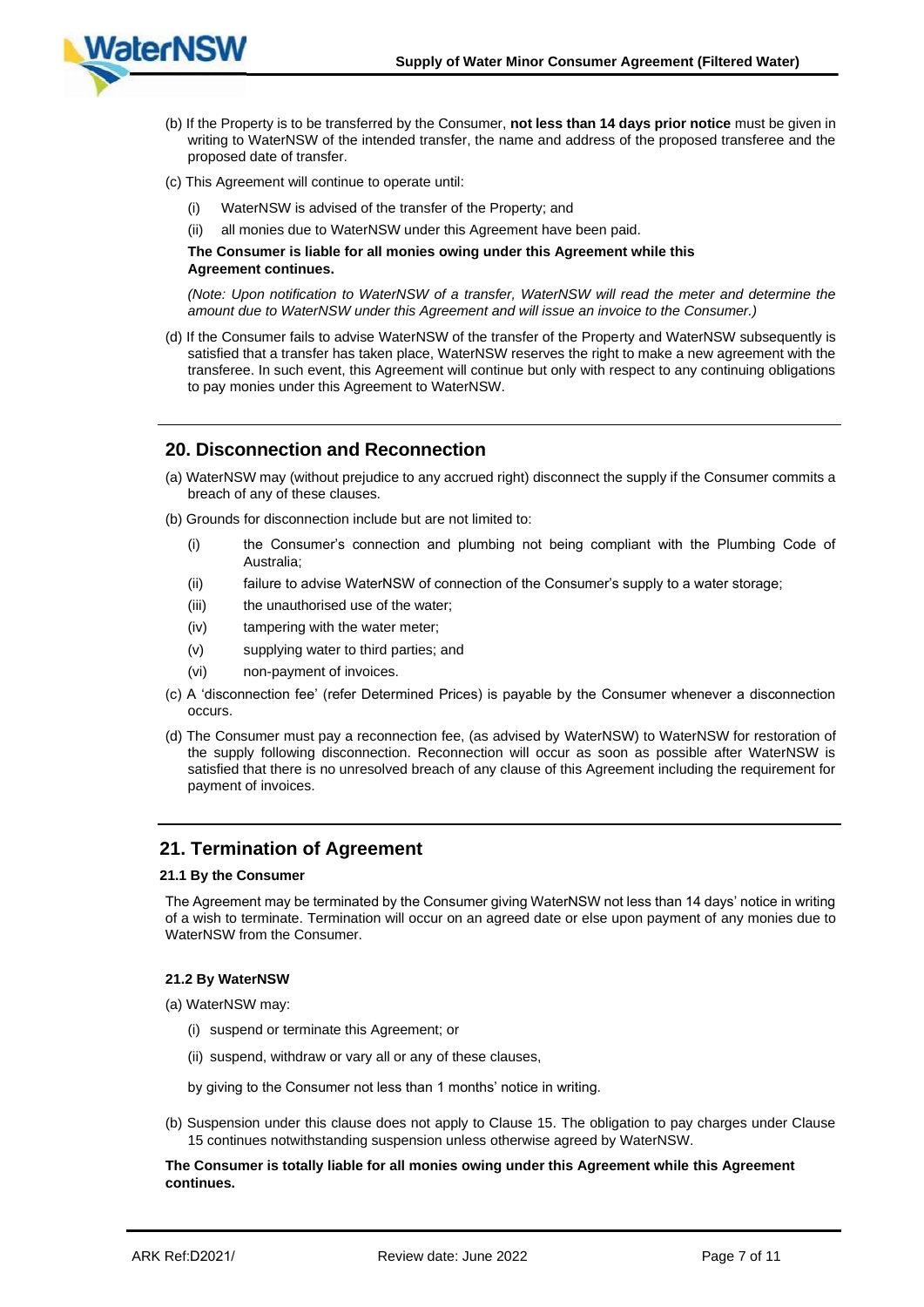

#### **22. Complaints or Disputes**

- (a) WaterNSW will address all complaints or disputes about WaterNSW performance under this Agreement in accordance with WaterNSW Feedback and Complaints Handling Policy which is found at [www.waternsw.com.au.](http://www.waternsw.com.au/)
- (c) The Consumer has the right to refer any complaint or dispute to an external agency for review. External agencies are:
	- (i) The Energy and Water Ombudsman, New South Wales (EWON). Full details are available from EWON which provides its services free of charge:
	- (ii) New South Wales Consumer and Tenancy Tribunal (NCAT) which may hear and determine claims about services provided by us; or
	- (iii) Other legal avenues which may include the courts.

#### **Fish River Customer Council**

Oberon Council and Lithgow City Council are members of the Fish River Customer Council which consults with WaterNSW concerning the operation of the water supply scheme. Those Councils have agreed to represent the interests of minor consumers of the Fish River water supply scheme. If you have issues which you would like to be considered by the Customer Council please contact your representative Council

#### **23. Privacy**

- (a) WaterNSW will treat your person information according to the provisions of the Privacy and Personal Information Act 1998 (NSW), the Information Privacy Principles in the Act and WaterNSW Privacy Policy.
- (b) WaterNSW may exchange information provided by you (including personal information) with other external agencies for any matter relating to this Agreement.
- (c) To the extent permitted by law WaterNSW may exchange information about your credit worthiness and standing with credit reporting agencies and our suppliers and contractors.
- (d) WaterNSW may recover our reasonable costs associated with the recovery of a debt which become due and payable under this Agreement.

#### **24. Public Disclosure Obligations**

- (a) The Consumer acknowledges and agrees that disclosure by WaterNSW of all of or any part of the Agreement may be required:
	- (i) under any current laws including:
		- A. the Government Information (Public Access) Act 2009 (NSW);
		- B. the Ombudsman Act 1974 (NSW); or
		- C. the Government Sector Finance Act 2018 (NSW);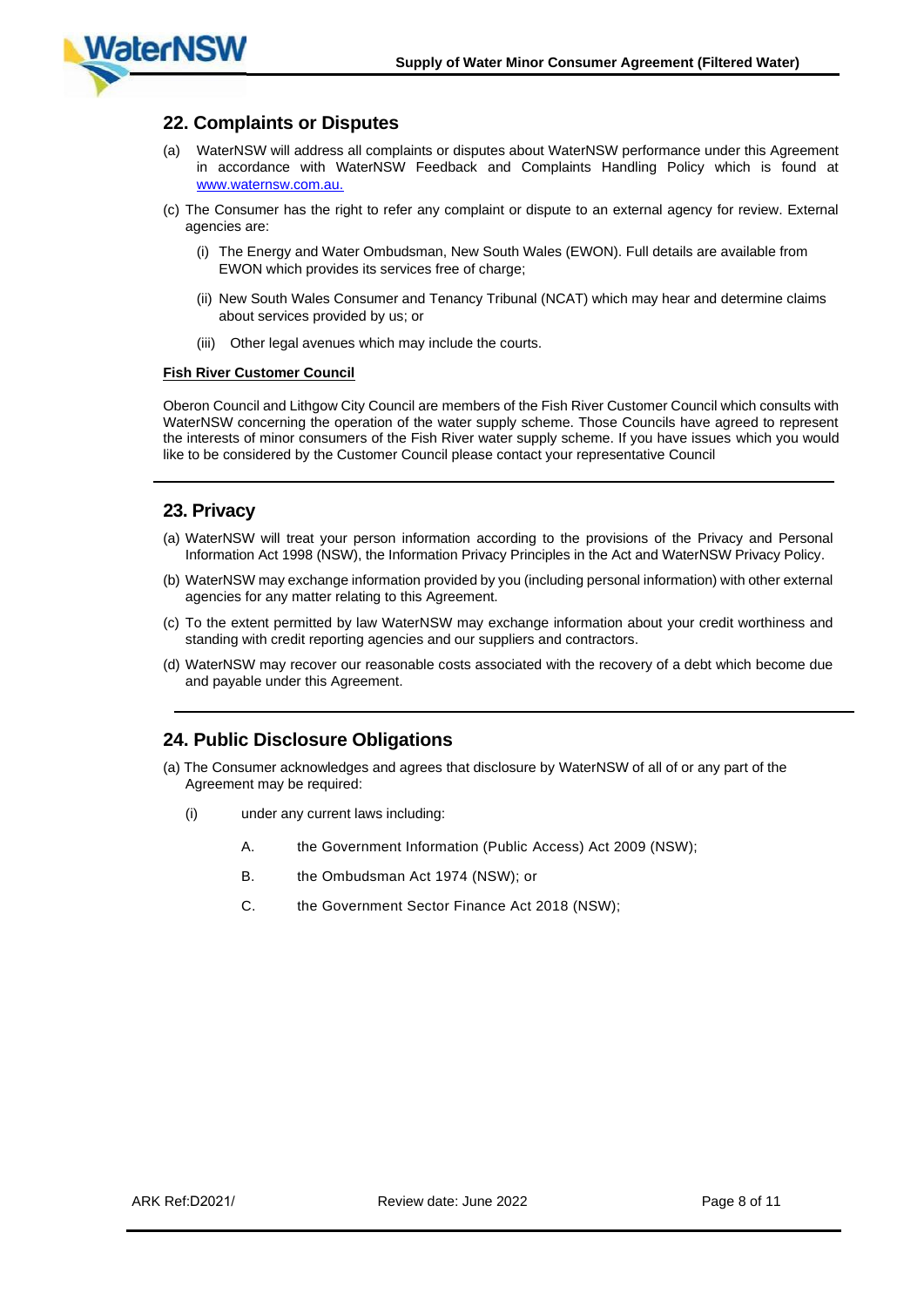

- (ii) under any future laws;
- (iii) in the course of the official duties of a Minister or the State;
- (iv) to satisfy requirements of parliamentary accountability;
- (v) in annual reports of the State or the Commonwealth;
- (vi) pursuant to policies of the New South Wales government;
- (vii) to satisfy any other recognised public requirement; or
- (viii) as part of any pricing review process requested by IPART or ACCC,

#### (each a "**Public Disclosure Obligation**").

- (b) The Consumer must, as its own cost and expense, use all reasonable endeavours to assist WaterNSW in meeting its Public Disclosure Obligations in relation to the subject matter of this Agreement.
- (c) The Consumer must clearly identify any documents or information that it considers to be confidential to them and may request that such documents or information not be published or disclosed.
- (d) WaterNSW may consider any request from the Consumer but WaterNSW is under no obligation not to publish or disclose any document or information referred to it under this clause 24.
- (e) Where WaterNSW has previously accepted that information or documentation referred to it under this clause 24 will not be published or disclosed, the WaterNSW may at any time amend or alter that decision.

#### **25. Governing Law**

This Agreement is governed by the laws of New South Wales and each party irrevocably and unconditionally submits to the non-exclusive jurisdiction of the courts of New South Wales.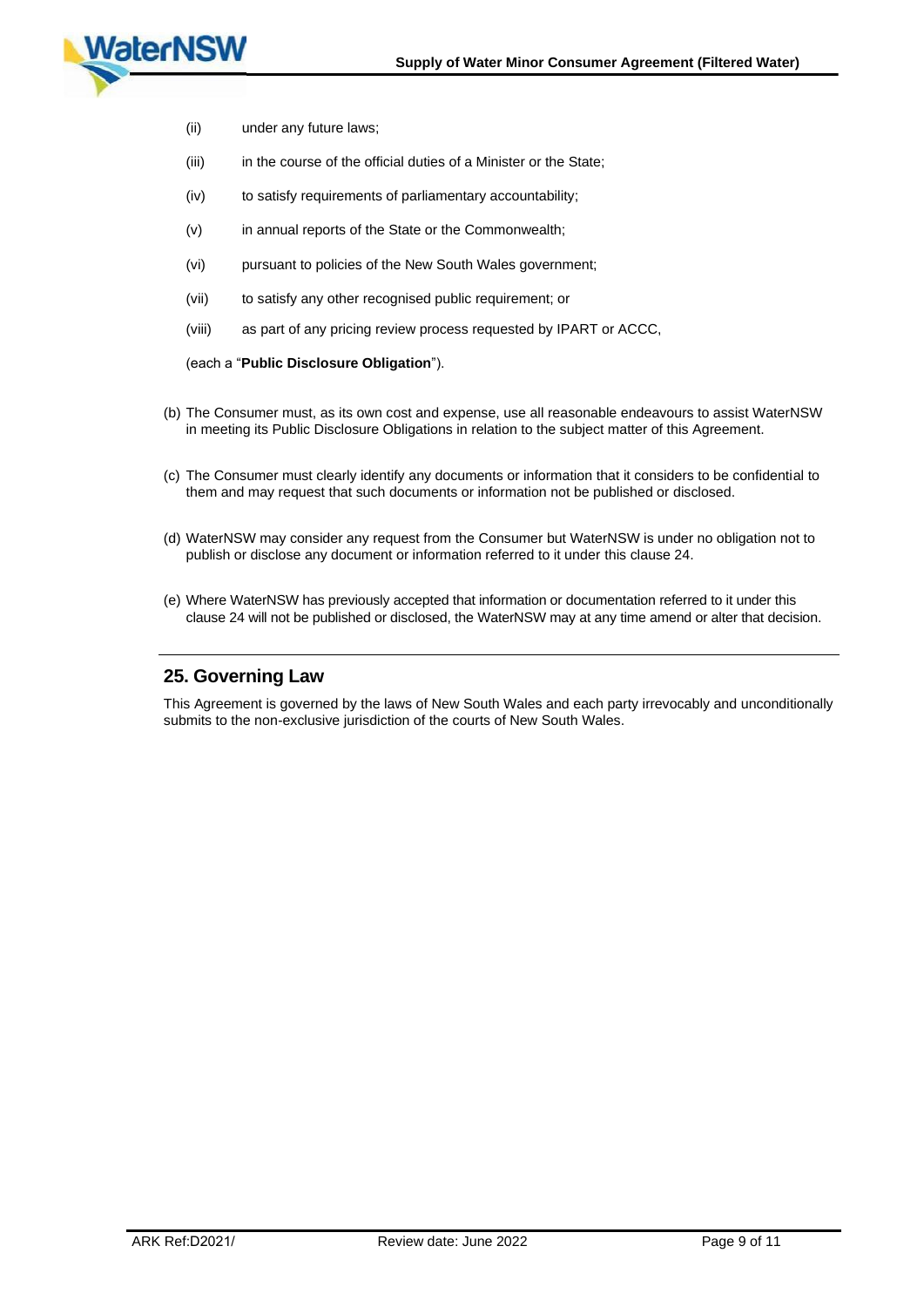

### **Schedule 1 – Fish River Water Scheme Charges**

## **FISH RIVER WATER SUPPLY**

### **MINOR CONSUMER AGREEMENT**

## **SCHEDULE 1 – Determined Prices as at 1 October 2021**

| <b>CLAUSE</b> | <b>DESCRIPTION</b>                                              | <b>RATE/AMOUNT</b> |
|---------------|-----------------------------------------------------------------|--------------------|
| 6(b)          | <b>Connection Fee</b>                                           |                    |
|               | Low Complexity                                                  | \$926.38           |
|               | <b>Medium Complexity</b>                                        | \$3,512.39         |
|               | <b>High Complexity</b>                                          | \$7,181.32         |
| 15(a)         | Minimum Annual<br>Quantity / Meter                              | 200 KL             |
| 15(a)         |                                                                 |                    |
|               | Unit Charge for Water<br><b>Access Charge</b>                   | \$0.86             |
| 15(a)         | <b>First Tier Usage Rate</b>                                    | \$0.53             |
|               | Volumetric<br>Charge                                            |                    |
| 15(a)         | <b>Second Tier</b><br><b>Usage Rate</b><br>Volumetric<br>Charge | \$1.39             |
| 20(a)         |                                                                 |                    |
|               | <b>Disconnection</b><br>Fee                                     | \$260.80           |

Rates effective 1 October 2021 – subject to change – review [www.waternsw.com.a](http://www.waternsw.com.au/)u for current charges.

**Note:**

- **1. Tier 2 Charges apply for all water used in excess of the Minimum Annual Quantity.**
- **2. Charges identified are for the period from 1 October 2021 to 30 June 2022**